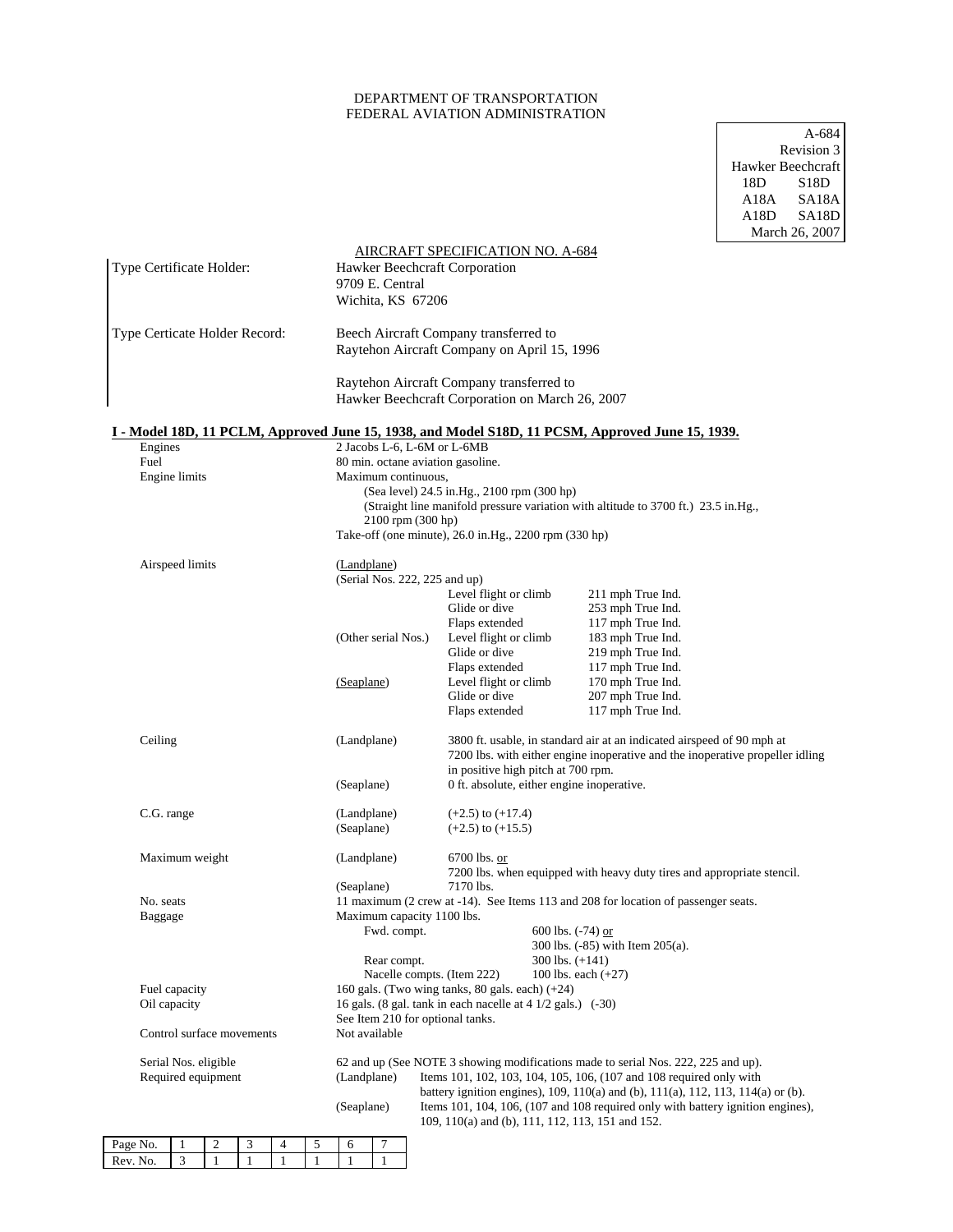### **II - Model A18D, 11 PCLM, and SA18D, 11 PCSM; Approved May 7, 1940.**

Model A18D same as Model 18S, TC 710, except engine installations and wing skin thickness.

| Engines         | 2 Jacobs L-6, L-6M or L-6MB                                                                                                                                                                                                                                                     |  |  |  |  |  |  |
|-----------------|---------------------------------------------------------------------------------------------------------------------------------------------------------------------------------------------------------------------------------------------------------------------------------|--|--|--|--|--|--|
| Fuel            | 80 min. octane aviation gasoline.                                                                                                                                                                                                                                               |  |  |  |  |  |  |
| Engine limits   | Maximum continuous,<br>(Sea level) 24.5 in.Hg., 2100 rpm (300 hp)<br>(Straight line manifold pressure variation with altitude to 3700 ft.) 23.5 in Hg., 2100 rpm<br>(300 hp)<br>Take-off (one minute), 26.0 in.Hg., 2200 rpm (330 hp)                                           |  |  |  |  |  |  |
| Airspeed limits | (Landplane)<br>Level flight or climb<br>211 mph True Ind.<br>Glide or dive<br>253 mph True Ind.<br>117 mph True Ind.<br>Flaps extended<br>(Seaplane)<br>Level flight or climb<br>170 mph True Ind.<br>Glide or dive<br>207 mph True Ind.<br>117 mph True Ind.<br>Flaps extended |  |  |  |  |  |  |
| Ceiling         | 0 ft. absolute, either engine inoperative.                                                                                                                                                                                                                                      |  |  |  |  |  |  |
| C.G. range      | (Landplane)<br>$(+5.6)$ to $(+16.3)$ at 7500 lbs.<br>$(+2.5)$ to $(+16.3)$ at 5900 lbs. or less<br>Straight line variation between points given.                                                                                                                                |  |  |  |  |  |  |
|                 | LBS.<br>7500<br>7300<br>7100<br>6900<br><b>REAR</b><br>6700<br>LIMIT<br>6500<br>6300<br><b>FRONT</b><br><b>LIMIT</b><br>6100<br>5900<br>3<br>5<br>9<br>7<br>11<br>13<br>15<br>17<br><b>INCHES</b><br>(Seaplane) $(+2.5)$ to $(+15.5)$                                           |  |  |  |  |  |  |
| Maximum weight  | (Landplane)<br>6700 lbs. or<br>7500 lbs. when equipped with heavy duty tires and appropriate stencil.<br>(Seaplane)<br>7170 lbs.                                                                                                                                                |  |  |  |  |  |  |
| No. seats       | 11 maximum (2 crew at -14). See Items 113 and 208 for location of passenger seats.                                                                                                                                                                                              |  |  |  |  |  |  |
| Baggage         | 1100 lbs.<br>Maximum capacity<br>Fwd. compt.<br>600 lbs. (-74) or<br>300 lbs. (-85) with Item 205(a).<br>Rear compt.<br>300 lbs. (+141)<br>Nacelle comps. (Item 222)<br>100 lbs. each $(+27)$                                                                                   |  |  |  |  |  |  |
| Fuel capacity   | 160 gals. (Two wing tanks, 80 gals. each) $(+24)$                                                                                                                                                                                                                               |  |  |  |  |  |  |
| Oil capacity    | 16 gals. (8 gal. tank in each nacelle at 4 1/2 gals.) (-30)<br>See Item 210 for optional tanks.                                                                                                                                                                                 |  |  |  |  |  |  |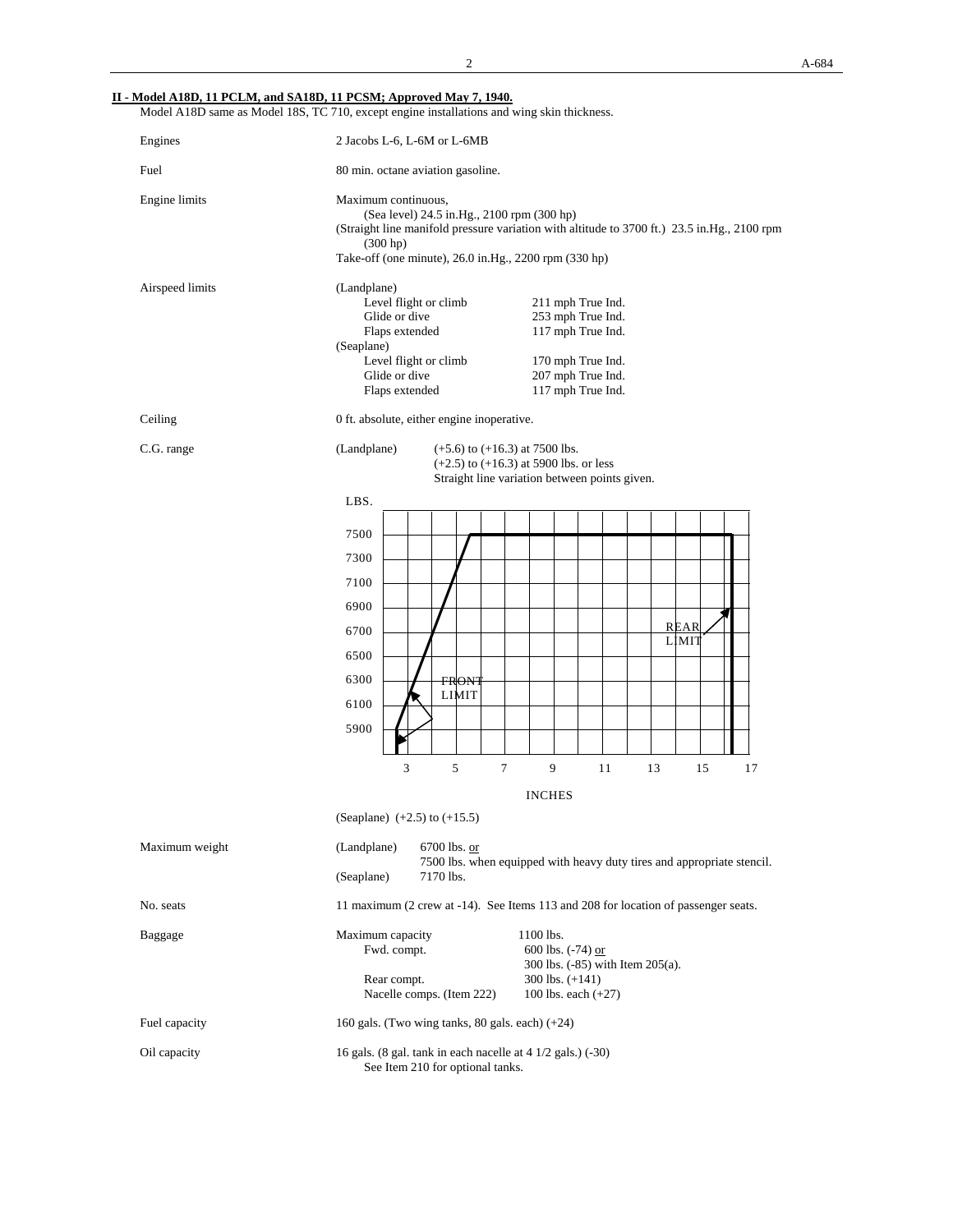|                      | Control surface movements                                                                                                                                           | Not available                                                                                             |                                                                                                     |                                                                                                                                                                                                                                   |  |  |  |  |
|----------------------|---------------------------------------------------------------------------------------------------------------------------------------------------------------------|-----------------------------------------------------------------------------------------------------------|-----------------------------------------------------------------------------------------------------|-----------------------------------------------------------------------------------------------------------------------------------------------------------------------------------------------------------------------------------|--|--|--|--|
| Serial Nos. eligible |                                                                                                                                                                     | 222, 225 and up (See NOTE 3 showing modifications made)                                                   |                                                                                                     |                                                                                                                                                                                                                                   |  |  |  |  |
|                      | Required equipment                                                                                                                                                  | (Landplane)                                                                                               |                                                                                                     | Items 102, 103, 104, 105, 106, (107 and 108)<br>required only with battery ignition), 109, 110(a) and (b),                                                                                                                        |  |  |  |  |
|                      |                                                                                                                                                                     | (Seaplane)                                                                                                | 111(a), 112, 113, 114(b), 201 and 225.<br>152, 201 and 225.                                         | Items 104, 106, (107 and 108 required only with<br>battery ignition engines), 109, 110(a) and (b), 111, 112, 113, 151                                                                                                             |  |  |  |  |
|                      | III - Models A18A, 11 PCLM, and SA18A, 11 PCSM; Approved May 7, 1940.<br>Model A18A same as Model 18S, TC 710, except engine installations and wing skin thickness. |                                                                                                           |                                                                                                     |                                                                                                                                                                                                                                   |  |  |  |  |
|                      | Engines                                                                                                                                                             | 2 Wrights R-760E-2 (-48.5)                                                                                |                                                                                                     |                                                                                                                                                                                                                                   |  |  |  |  |
|                      | Fuel                                                                                                                                                                |                                                                                                           | 80 min. octane aviation gasoline.                                                                   |                                                                                                                                                                                                                                   |  |  |  |  |
|                      | Engine limits                                                                                                                                                       | Maximum continuous, 2200 rpm (320 hp)<br>Take-off (one minute), 2400 rpm (350 hp)                         |                                                                                                     |                                                                                                                                                                                                                                   |  |  |  |  |
|                      | Airspeed limits                                                                                                                                                     | (Landplane)                                                                                               |                                                                                                     |                                                                                                                                                                                                                                   |  |  |  |  |
|                      |                                                                                                                                                                     | Glide or dive                                                                                             | Level flight or climb                                                                               | 211 mph True Ind.                                                                                                                                                                                                                 |  |  |  |  |
|                      |                                                                                                                                                                     | Flaps extended                                                                                            |                                                                                                     | 253 mph True Ind.<br>117 mph True Ind.                                                                                                                                                                                            |  |  |  |  |
|                      |                                                                                                                                                                     | (Seaplane)                                                                                                |                                                                                                     |                                                                                                                                                                                                                                   |  |  |  |  |
|                      |                                                                                                                                                                     | Level flight or climb                                                                                     |                                                                                                     | 170 mph True Ind.                                                                                                                                                                                                                 |  |  |  |  |
|                      |                                                                                                                                                                     | Glide or dive<br>Flaps extended                                                                           |                                                                                                     | 207 mph True Ind.<br>117 mph True Ind.                                                                                                                                                                                            |  |  |  |  |
|                      |                                                                                                                                                                     |                                                                                                           |                                                                                                     |                                                                                                                                                                                                                                   |  |  |  |  |
|                      | Ceiling                                                                                                                                                             | (Landplane)                                                                                               |                                                                                                     | 3100 ft. usable, in standard air at an indicated airspeed of 95 mph at 7500 lbs.<br>with either engine inoperative and the inoperative engine at maximum continuous<br>power. (Leading edge deicers installed but not operating.) |  |  |  |  |
|                      |                                                                                                                                                                     | 0 ft. absolute, either engine inoperative.<br>(Seaplane)                                                  |                                                                                                     |                                                                                                                                                                                                                                   |  |  |  |  |
|                      | C.G. range                                                                                                                                                          | (Landplane)<br>$(+5.6)$ to $(+16.3)$ at 7500 lbs.                                                         |                                                                                                     |                                                                                                                                                                                                                                   |  |  |  |  |
|                      |                                                                                                                                                                     | $(+2.5)$ to $(+16.3)$ at 5900 lbs. or less<br>Straight line variation between points given.               |                                                                                                     |                                                                                                                                                                                                                                   |  |  |  |  |
|                      |                                                                                                                                                                     | For figure see Section II.<br>(Seaplane) $(+2.5)$ to $(+15.5)$                                            |                                                                                                     |                                                                                                                                                                                                                                   |  |  |  |  |
|                      |                                                                                                                                                                     |                                                                                                           |                                                                                                     |                                                                                                                                                                                                                                   |  |  |  |  |
|                      | Maximum weight                                                                                                                                                      | (Landplane)                                                                                               | 6700 lbs. or<br>7500 lbs. when equipped with heavy duty tires and appropriate stencil.<br>7170 lbs. |                                                                                                                                                                                                                                   |  |  |  |  |
|                      |                                                                                                                                                                     | (Seaplane)                                                                                                |                                                                                                     |                                                                                                                                                                                                                                   |  |  |  |  |
|                      | No. seats                                                                                                                                                           |                                                                                                           |                                                                                                     | 11 maximum (2 crew at -14). See Items 113 and 208 for location of passenger seats.                                                                                                                                                |  |  |  |  |
|                      | Baggage                                                                                                                                                             | Maximum capacity 1100 lbs.<br>Fwd. compt.                                                                 |                                                                                                     | $600$ lbs. $(-74)$ or                                                                                                                                                                                                             |  |  |  |  |
|                      |                                                                                                                                                                     | Rear compt.                                                                                               |                                                                                                     | 300 lbs. $(-85)$ with Item $205(a)$ .<br>300 lbs. $(+141)$                                                                                                                                                                        |  |  |  |  |
|                      |                                                                                                                                                                     |                                                                                                           | Nacelle compts. (Item 222)                                                                          | 100 lbs. each $(+27)$                                                                                                                                                                                                             |  |  |  |  |
|                      | Fuel capacity                                                                                                                                                       | 160 gals. (Two wing tanks, 80 gals. each) $(+24)$                                                         |                                                                                                     |                                                                                                                                                                                                                                   |  |  |  |  |
|                      | Oil capacity                                                                                                                                                        | 16 gals. (8 gal. tank in each nacelle at $4\frac{1}{2}$ gals.) (-32)<br>See Item 210 for optional tanks.  |                                                                                                     |                                                                                                                                                                                                                                   |  |  |  |  |
|                      | Control surface movements                                                                                                                                           | Not available                                                                                             |                                                                                                     |                                                                                                                                                                                                                                   |  |  |  |  |
|                      | Serial Nos. eligible                                                                                                                                                | 222, 225 and up (See NOTE 3 showing modifications made).                                                  |                                                                                                     |                                                                                                                                                                                                                                   |  |  |  |  |
|                      | Required equipment                                                                                                                                                  | (Landplane) Items 102, 103, 104, 105, 106, 109, 110(a) and (b), 111(b), 112, 113, 114(b), 201<br>and 225. |                                                                                                     |                                                                                                                                                                                                                                   |  |  |  |  |
|                      |                                                                                                                                                                     | (Seaplane) Items 104, 106, 109, 110(a) and (b), 111, 113, 151, 152, 201 and 225.                          |                                                                                                     |                                                                                                                                                                                                                                   |  |  |  |  |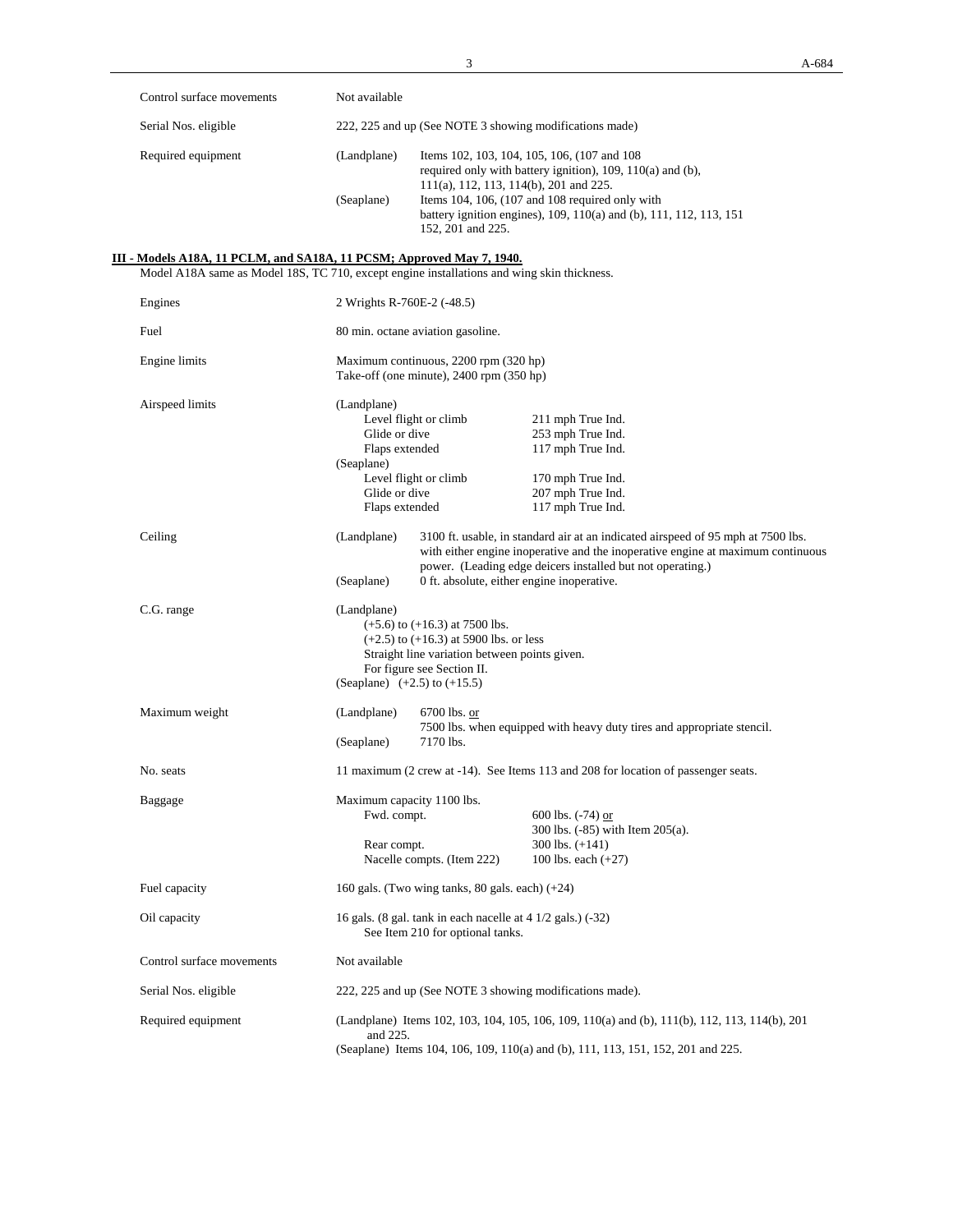## **Specifications Pertinent to All Models**

| Datum               | Centerline of the wing main beam at the fuselage.                                                                                                                                                                                                                                                                                                                                                                                                                                                                                                                                           |
|---------------------|---------------------------------------------------------------------------------------------------------------------------------------------------------------------------------------------------------------------------------------------------------------------------------------------------------------------------------------------------------------------------------------------------------------------------------------------------------------------------------------------------------------------------------------------------------------------------------------------|
| Leveling means      | Not available.                                                                                                                                                                                                                                                                                                                                                                                                                                                                                                                                                                              |
| Certification basis | Type Certificate No. 684 (Aero. Bulletin 7A)                                                                                                                                                                                                                                                                                                                                                                                                                                                                                                                                                |
| Production basis    | None. Prior to original certification of each aircraft manufactured subsequent to August 7, 1945,<br>a CAA representative must perform a detailed inspection for workmanship, materials, and<br>conformity with the approved technical data, and a check of the flight characteristics.                                                                                                                                                                                                                                                                                                     |
| Export eligibility  | Eligible for export to all countries subject to the provisions of ASR 312 (MOP 2-4 contains same<br>information) except as follows:<br>(a) Canada:<br>Landplane and seaplane - eligible<br>Skiplane - not eligible. However, structure complies with Canadian<br>requirements for ski installation when Item 219 is installed, with<br>tread of 155 in. and pedestal height of 13 in., and distances from ski<br>bottom to V-Brace attachment, with gear in half-deflected<br>position, as follows:<br>48.5 in., Maximum weight 6700 lbs.<br>Distance<br>37.3 in., Maximum weight 7200 lbs. |



Equipment: A plus (+) or minus (-) sign preceding the weight of an item indicates net weight change when that item is installed.

|      |                                                                                   |              | 18D, S18D<br>A18D, SA18D | A18A<br>SA18A |
|------|-----------------------------------------------------------------------------------|--------------|--------------------------|---------------|
|      | Propellers and Propeller Accessories (Except De-Icing Equipment)                  |              |                          |               |
|      | 111. Two propellers - controllable metal                                          | 108 lbs. ea. |                          |               |
|      | Ham. Std. hubs 2B20, blades 6135A-9 or -10<br>(a)                                 |              | $(-66)$                  |               |
|      | Dia.: 8'3-1/8" max., 8'7/8" min.                                                  |              |                          |               |
|      | Low pitch settings: $15^\circ$ , high $16^\circ$ ,                                |              |                          |               |
|      | $11^{\circ}$ , high $13^{\circ}$ (With Item 201) measured at the 42-inch station. |              |                          |               |
|      | Ham. Std. hubs 2B20, blades 6135A-12 or -13<br>(b)                                |              |                          | $(-68)$       |
|      | Dia.: 8'1/8" max., 7'9-7/8" min.                                                  |              |                          |               |
|      | Low pitch settings: $15.5^{\circ}$ , high $16.5^{\circ}$ .                        |              |                          |               |
|      | 11.5°, high 13.5° (With Item 201) measured at the 42-inch station.                |              |                          |               |
| 201. | Two constant speed governors                                                      | 10 lbs. ea.  | $(-36)$                  | $(-63)$       |
|      | Engines and Engine Accessories - Fuel and Oil Systems                             |              |                          |               |
| 101. | Two engine ring cowls                                                             | 50 lbs.      | $(-52)$                  | $(-52)$       |
| 104. | Two oil radiators (Harrison 3074510)                                              | 20 lbs.      | $(-61)$                  | $(-61)$       |
| 110. | Fuel pumps                                                                        |              |                          |               |
|      | Wobble (Type D-2)<br>(a)                                                          | $4$ lbs.     | $(-22)$                  | $(-22)$       |
|      | Two engine-driven (Pesco R-400-BC)<br>(b)                                         | 3 lbs. ea.   | $(-37)$                  | $(-35)$       |
| 112. | Two carburetor heaters                                                            | 5 lbs. ea.   | $(-42)$                  | $(-40)$       |
| 205. | Fuel tanks                                                                        |              |                          |               |
|      | 50 gal. (One tank in nose of fuselage)<br>(a)                                     | 32 lbs.      | $(-64)$                  | $(-64)$       |
|      | When this item is installed:                                                      |              |                          |               |
|      | (1) Forward baggage is 300 lbs. maximum (-85)                                     |              |                          |               |
|      | (2) Placard as follows (unless otherwise substantiated):                          |              |                          |               |
|      | At main fuel valve, "Use Nose Tank First."                                        |              |                          |               |
|      | At nose filler cap, "Fill Main Wing Tanks First."                                 |              |                          |               |
|      | Two 25 gal. wing tanks, rear<br>(b)                                               | 30 lbs.      | $(+53)$                  | $(+53)$       |
| 209. | (a) Pesco<br>Vacuum pumps                                                         | 5 lbs. ea.   | $(-36)$                  | $(-34)$       |
|      | (b) Romec                                                                         | 5 lbs. ea.   | $(-36)$                  | $(-34)$       |
|      | (c) Adapter, 3-way                                                                | 8 lbs. ea.   | $(-36)$                  |               |
|      | (d) Adapter, 2-way                                                                | 5 lbs. ea.   | $(-36)$                  | -----         |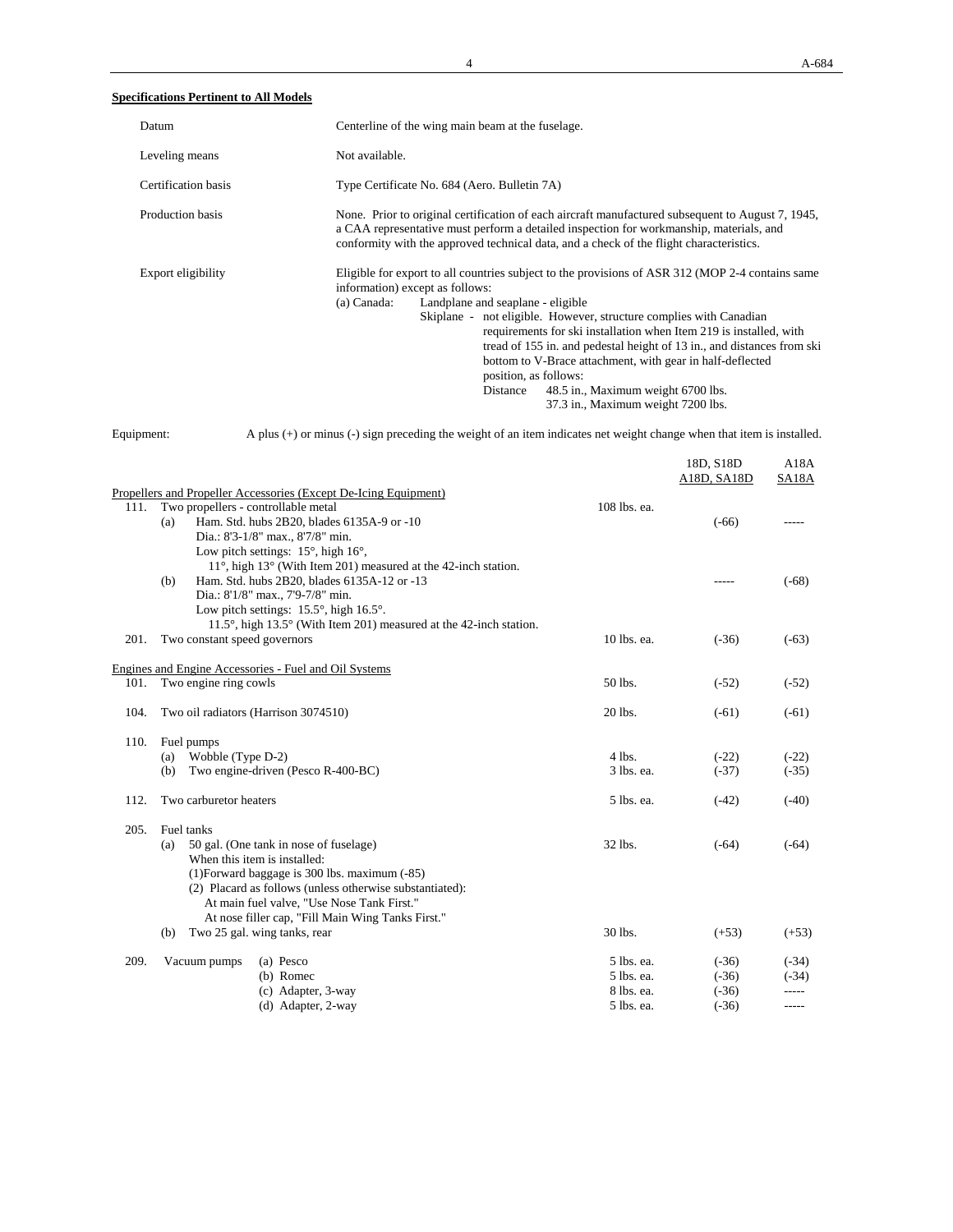|              |                                                                                                                                                                                                                                                                  |                                                          | A18D, SA18D                   | <b>SA18A</b>                  |
|--------------|------------------------------------------------------------------------------------------------------------------------------------------------------------------------------------------------------------------------------------------------------------------|----------------------------------------------------------|-------------------------------|-------------------------------|
| 210.         | Oil tanks<br>10 gal. (5 gal. tank in each nacelle)<br>(a)<br>17 gal. (8 1/2 gal. tank in each nacelle)<br>(b)<br>13 gal. (6 1/2 gal. tank in each nacelle)<br>(c)                                                                                                | 4 1/2 lbs. ea.<br>8 lbs. ea.                             | $(-30)$<br>$(-10)$<br>$(-30)$ | $(-32)$<br>$(-10)$<br>$(-32)$ |
| 214.         | Mixture analyzer<br>Indicator<br>(a)<br>Cells and tubing (Cambridge) - two required<br>(b)<br>Cells and tubing (Breeze) - two required<br>(c)                                                                                                                    | $2$ lbs.<br>5 lbs. ea.<br>8 lbs. ea.                     | $(-42)$<br>$(-11)$<br>$(-11)$ | $(-42)$<br>$(-11)$<br>$(-11)$ |
| 217.         | Two starters (Eclipse E80)                                                                                                                                                                                                                                       | 40 lbs.                                                  | $(-38)$                       | $(-38)$                       |
| 225.         | Two engine ring cowls (with flaps)                                                                                                                                                                                                                               | 47 lbs. ea.                                              | $(-44)$                       | $(-49)$                       |
| 226.         | Two oil radiators (Harrison 3074510)                                                                                                                                                                                                                             | 10 lbs. ea.                                              | $(-25)$                       | $(-25)$                       |
| 301.         | Two 78 gal. fuel tanks (Replacing std. 80 gal. tanks)                                                                                                                                                                                                            |                                                          | No weight change              |                               |
| 102.         | <b>Landing Gear and Floats</b><br>5 in. wheels (Goodyear 5HBM) and 29x13-5 H.D. tires<br>(For weights above 7200 lbs. stencil on landing gear<br>fork must state, "Use Heavy Duty Tires Only".)                                                                  | 122 lbs.                                                 | $(-9)$                        | $(-9)$                        |
| 103.         | $12x5-3$ tail wheel with H.D. tire<br>(Wheel must be placarded for H.D. tire)                                                                                                                                                                                    | 9 lbs.                                                   | $(+261)$                      | $(+261)$                      |
| 114.         | Shock absorbers<br>Dwg. 188400 (less wheel, brake and tire)<br>(a)<br>(b) Dwg. 188400A (less wheel, brake and tire)                                                                                                                                              | 79 lbs. ea.<br>86 lbs. ea.                               | $(-12)$<br>$(-12)$            | $(-12)$<br>$(-12)$            |
| 151.         | Edo model 55-7170 floats with water rudders<br>(Dwg. No. 55-S-007); auxiliary seaplane fin<br>(Dwg. No. S-186221) (For all airplanes of serial No. 178<br>or under, seaplane center section spar, Dwg. No. S-18422<br>Rev. B or 18110 Rev. E, is also required.) |                                                          |                               |                               |
| 211.         | Dual brake installation (Dwg. No. 187480)                                                                                                                                                                                                                        | $4$ lbs.                                                 | $(-44)$                       | $(-44)$                       |
| 219.         | Skiplane landing gear (Dwgs. 18800K or 188000K,<br>18110 Rev. C; shock struts 7466 or 188400K)                                                                                                                                                                   |                                                          |                               |                               |
| 232.         | 5 in. wheels, (Goodyear A5HBM-10)                                                                                                                                                                                                                                | $+10$ lbs.                                               | $(-9)$                        | $(-9)$                        |
|              | <b>Electrical Equipment</b>                                                                                                                                                                                                                                      |                                                          |                               |                               |
| 105.         | Two landing gear operating motors (Dumore D-5)                                                                                                                                                                                                                   | 18 lbs.                                                  | $(-12)$                       | $(-12)$                       |
| 106.         | Wing flap operating motor (Dumore 3549)                                                                                                                                                                                                                          | 8 lbs.                                                   | $(-12)$                       | $(-12)$                       |
| 107.<br>108. | Two generators - 15 amp. (Eclipse)<br>Two batteries (Exide 6TS-13-1)                                                                                                                                                                                             | 30 lbs.<br>72 lbs.                                       | $(-38)$<br>$(-18)$            | $(-34)$<br>$(-18)$            |
| 109.         | Bonding and shielding                                                                                                                                                                                                                                            | 30 lbs.                                                  | $(-58)$                       | $(-46)$                       |
| 203.         | (a) 25 amp. (Eclipse)<br>Generators                                                                                                                                                                                                                              | 20 lbs.                                                  | $(-38)$                       | $(-34)$                       |
|              | (b) $50 \text{ amp.}$ (Eclipse)                                                                                                                                                                                                                                  | 32 lbs.                                                  | $(-38)$                       | $(-34)$                       |
| 206.         | Battery (In right and/or left wing leading edge<br>near fuselage $(-18)$ or aft main spar in cabin $(+7)$ )<br>(a) Reading 6-ARL-11<br>Reading 6-ARL-9<br>(b)<br>Exide 6XT-13<br>(c)<br>Exide 6-TS-7-1<br>(d)                                                    | 46 lbs. ea.<br>56 lbs. ea.<br>64 lbs. ea.<br>26 lbs. ea. |                               |                               |
| 218.         | Two landing lights (Grimes ST-1000 or ST-1220)                                                                                                                                                                                                                   | 10 lbs.                                                  | $(+36)$                       | $(+36)$                       |
| 220.         | Landing gear motor, Elec. Spec. HCA (modified)                                                                                                                                                                                                                   | 14 lbs.                                                  | $(-15)$                       | $(-15)$                       |
| 221.         | Wing flap motor, Dumore 4289 (modified)                                                                                                                                                                                                                          | 5 lbs.                                                   | $(-8)$                        | $(-8)$                        |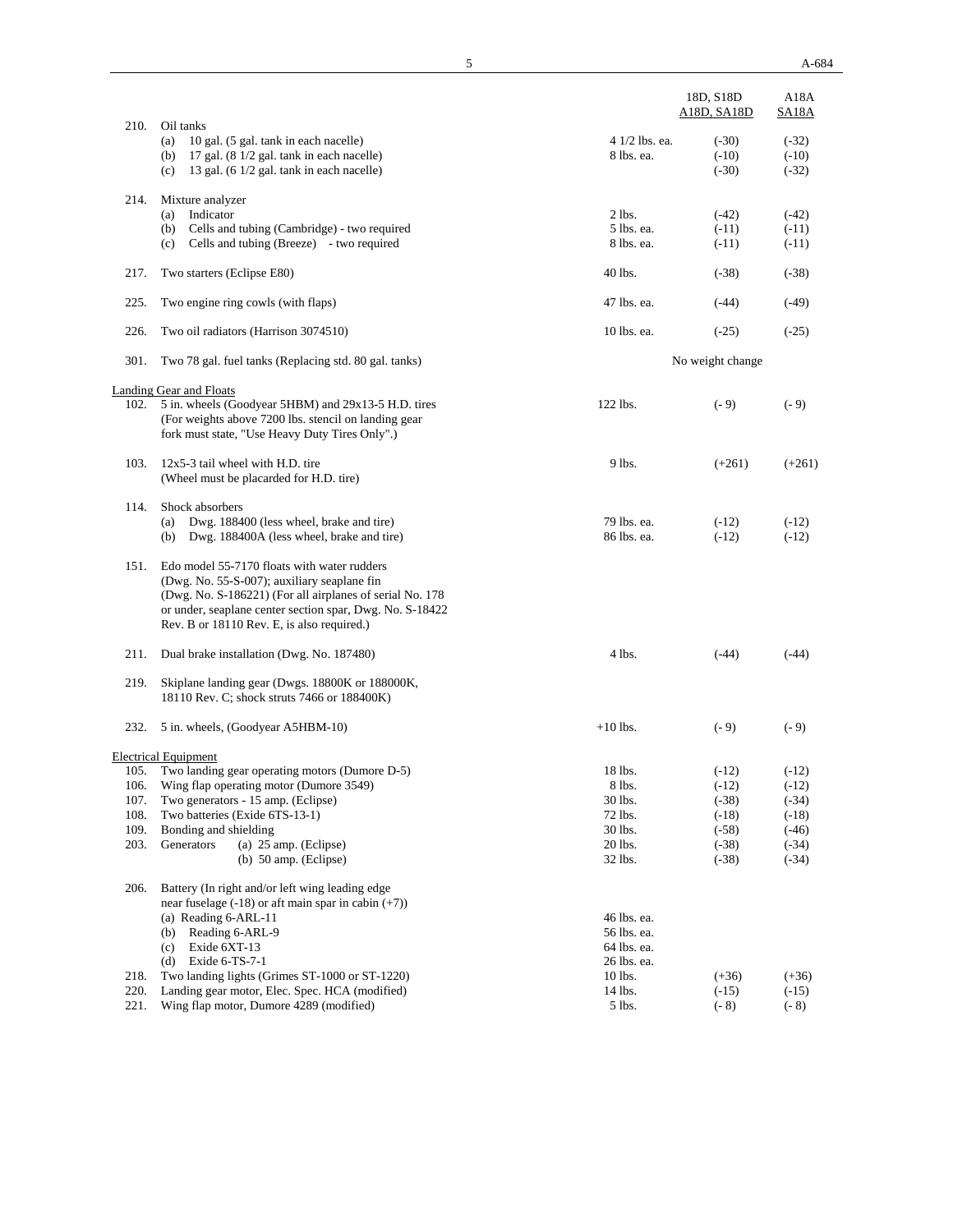|              | Interior Equipment                                                                                                                                                                                                                  |                    | 18D, S18D<br>A18D, SA18D               | A18A<br>SA18A     |
|--------------|-------------------------------------------------------------------------------------------------------------------------------------------------------------------------------------------------------------------------------------|--------------------|----------------------------------------|-------------------|
| 113.         | Four standard or parachute passenger seats with<br>safety belts (Dwg. 18051-1)                                                                                                                                                      | 17 lbs. ea.        | $(+37, +86)$<br>$(+34, +45, +79, +92)$ | or                |
| 202.<br>208. | Flares (Wiley A-8)<br>Seats (Dwg. 18051, Arrangements $(2)$ to $(7)$ )<br>Number and location will be shown on weight and balance report.                                                                                           | 36 lbs.            | $(-52)$ or                             | $(+160)$          |
|              | 6 seats $(+22, +54, +86)$<br>(2)<br>6 seats (locations and weights as in $(2)$ )<br>(3)<br>with 1 extra chair (18 lbs. at $+115$ ))                                                                                                 | 17 lbs. ea.        |                                        |                   |
|              | 6 seats $(+22, +54, +86, +25, +59, +92)$<br>(4)<br>6 seats (locations and weights as in (2))<br>(5)<br>with 2 folding chairs $(7 \text{ lbs.}$ ea. at $+118)$<br>3 place couch (39 lbs. with safety belts, at $+41$ )<br>(6)        | 17 lbs. ea.        |                                        |                   |
|              | (left side) $(+15, +41, +67)$ , with from 1 to 5 seats<br>at any of the following locations:<br>$(+22, +25, +54, +59, +86, +92, +115, +118)$                                                                                        |                    |                                        |                   |
|              | 2, 3 or 4 place couch (40 lbs., with safety belts<br>(7)<br>as required) (left side) $(+12, +32, +52, +72)$ with<br>from 1 to 5 seats at any of the following locations:<br>$(+22, +25, +45, +54, +59, +86, +92, +113, +115, +118)$ |                    |                                        |                   |
| 212.         | <b>Toilet Equipment</b>                                                                                                                                                                                                             | 7 lbs.             | $(+106)$ or                            | $(+140)$          |
| 216.         | Parachutes (Back pack 24 ft. will fit std. seat)                                                                                                                                                                                    | 15 lbs. ea.        |                                        |                   |
| 223.         | Two cabin heaters                                                                                                                                                                                                                   | 10 lbs. ea.        | $(-16)$                                | $(-16)$           |
| 224.         | Camera installation equipment (Dwg. I18045)<br>Operator's seat<br>(a)                                                                                                                                                               | 17 lbs.            | $(+45)$                                | $(+45)$           |
|              | Camera and supports (Maximum weight)<br>(b)                                                                                                                                                                                         | 97 lbs.            | $(+13)$                                | $(+13)$           |
|              | Structural revisions<br>(c)                                                                                                                                                                                                         | 14 lbs.            | (0)                                    | (0)               |
| 228.         | Heating system converted to ventilating system<br>(Dwg. I183950)                                                                                                                                                                    | $-16$ lbs.         | $(-20)$                                | $(-20)$           |
| 230.         | Mail compartment installation                                                                                                                                                                                                       | 8 lbs.             | $(+17)$                                | $(+17)$           |
| 231.         | Photographic version (Models A18A and A18D only)<br>Fuselage alteration - includes camera wells in roof,<br>(a)<br>floor, and door, and rerouted control cables                                                                     |                    |                                        |                   |
|              | (Dwgs. 184000P and 187000P)                                                                                                                                                                                                         |                    | No weight change                       |                   |
|              | (b) Camera installation                                                                                                                                                                                                             | 352 lbs.           | $(+ 66)$                               | $(+ 66)$          |
|              | Photographer's chair and safety belt<br>(c)                                                                                                                                                                                         | 20 lbs.            | $(+100)$                               | $(+100)$          |
|              | Deicing Equipment                                                                                                                                                                                                                   |                    |                                        |                   |
|              | 213. Deicer installation (Model A18A only)<br>Surface (Maximum weight may be increased<br>А.                                                                                                                                        | 45 lbs.            |                                        |                   |
|              | for complete installation.)<br>2 wing boots (removable)<br>(a)                                                                                                                                                                      | 14 lbs. ea.        |                                        | $(+12)$           |
|              | 2 stabilizer boots (removable)<br>(b)                                                                                                                                                                                               | 4 lbs. ea.         | -----                                  | $(+244)$          |
|              | (c)<br>Valves, pumps, lines, etc. (fixed)<br>Propeller anti-icer<br>В.                                                                                                                                                              | 47 lbs.            | -----                                  | (0)               |
|              | Anti-icer fluid tanks, pump and lines<br>(a)<br>Anti-icer fluid<br>(b)                                                                                                                                                              | 11 lbs.<br>20 lbs. | -----                                  | $(-10)$<br>$(-5)$ |
|              | Miscellaneous (not listed above)<br>Replacement - "V" Brace Seaplane Dwg. No. S-18811                                                                                                                                               |                    |                                        |                   |
| 152.<br>222. | Nacelle baggage compartments; seaplane, skiplane or<br>fixed landing gear only (Dwg. No. I18024)                                                                                                                                    |                    |                                        |                   |
| 229.         | Twin venturi installation (Dwg. 18439)                                                                                                                                                                                              | $2$ lbs.           | $(-38)$                                | $(-38)$           |